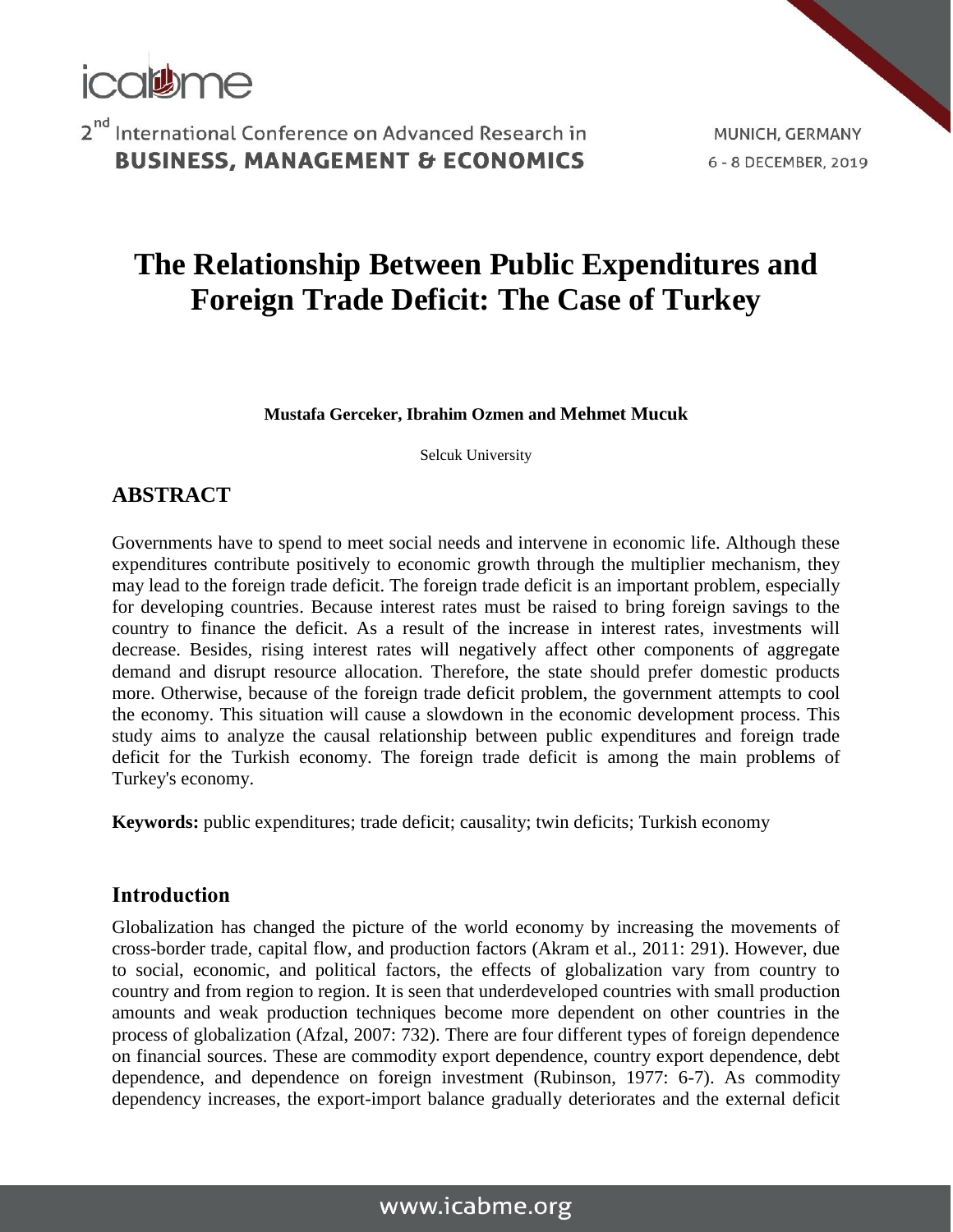

problem deepens. Among the reasons for the problem of the external deficit are the variables such as interest rate, inflation, exchange rate, economic growth, and domestic demand. One of the main components of domestic demand is the public sector.

In today's conditions, governments do not only spend to meet social needs but also to regulate economic activities (Turk, 2001: 11). Hence, according to the Keynesian approach, public expenditures at the underemployment level contribute to the increase in national income through the multiplier mechanism. However, for the expected effect to fully transpire, the public must demand domestic products. Otherwise, the multiplier effect is not only reflected abroad but also it affects the external balance negatively (Guran, 1996: 135-136). Therefore, in a significant number of countries with different levels of development, governments prioritize domestic products when purchasing.

The external deficit problem is also one of the fundamental economic problems in Turkey, which is a developing country. In this context, it is emphasized that the public sector should prefer domestic products both to support domestic production and to alleviate the problem of external deficits. This is clearly stated in the development plans. For example, in the 10th Development Plan, it is stated that public procurement does not provide sufficient contribution to technology transfer or development of the industry. Additionally, it is stated that public procurement is used extensively as a policy tool to support domestic production and technology development in developed countries. Therefore, the purpose is to carry out public procurement to encourage innovation, localization, technology transfer, and innovative entrepreneurship (Republic of Turkey Ministry of Development, 2015: 1). Because the increase in external deficits creates a financing problem.

To finance external deficits, foreign savings should be brought against high-interest rates. Increasing interest rates may lead to a decrease in investments, deterioration of resource allocation, economic contraction and budget deficits. And all this brings about economic instability (Kazgan, 2005: 14). This study analyzes whether public procurement has an impact on the external deficit considering the data about the Turkish economy for the period between 1987- 2017 using unit root tests and causality tests.

The rest of the paper is organized as follows. Section 2 presents a brief literature review on public expenditures and trade deficit. Section [3](https://www.sciencedirect.com/science/article/pii/S0960148119313370#sec3) explains the data, methodology, and empirical findings. Finally section [4](https://www.sciencedirect.com/science/article/pii/S0960148119313370#sec5) concludes the paper with policy suggestions.

### **Literature Review**

There are many studies in the empirical literature that test the twin deficits hypothesis by using the budget deficit and foreign trade deficit variables. However, there are only a limited number of studies that conduct econometric analysis taking into account the variables of public expenditure and foreign trade deficit. In this context, the literature summary for the studies that address the relationship between public expenditure and foreign trade deficit in Turkey are presented in Table 1.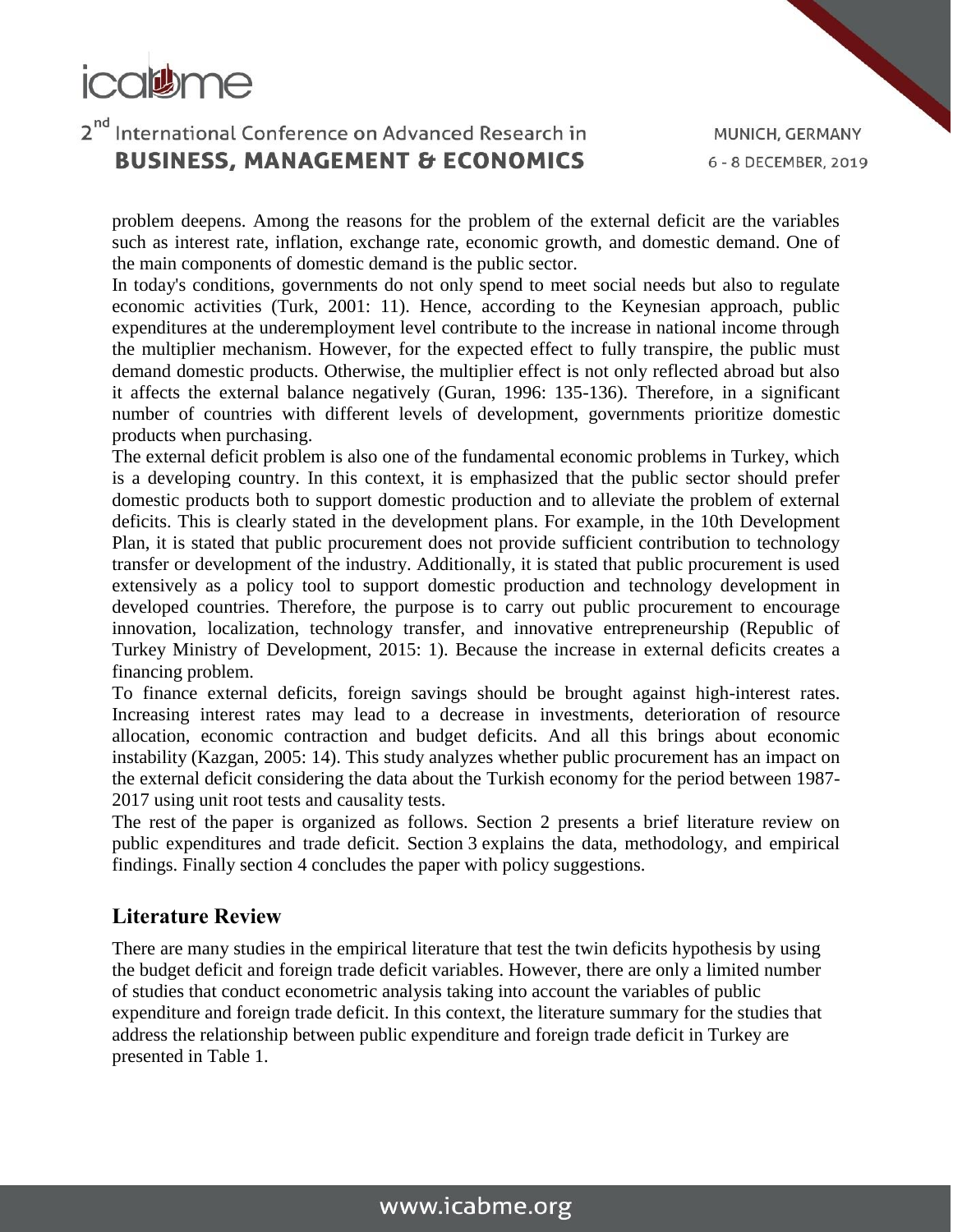

*Table 1. Literature Survey*

## 2<sup>nd</sup> International Conference on Advanced Research in **BUSINESS, MANAGEMENT & ECONOMICS**

MUNICH, GERMANY 6 - 8 DECEMBER, 2019

| Author(s)                      | <b>Countries</b>              | <b>Period</b>     | <b>Methodology</b>                                                                                       | <b>Results</b>                                                                                                                                                                                                                                                              |  |  |  |
|--------------------------------|-------------------------------|-------------------|----------------------------------------------------------------------------------------------------------|-----------------------------------------------------------------------------------------------------------------------------------------------------------------------------------------------------------------------------------------------------------------------------|--|--|--|
| Kayhan<br>et al.<br>(2013)     | Turkey                        | 1987Q1-<br>2011Q3 | Hacker<br>and<br>Hatemi-J(2006)<br>Causality Test,<br>Frequency Domain<br><b>Causality Test</b>          | There is bi-directional causality<br>between public expenditures and<br>foreign trade deficits.                                                                                                                                                                             |  |  |  |
| Adıgüzel (2014)                | Turkey                        | 1982Q1-<br>2010Q3 | (2008)<br>Kejriwal<br>Kejriwal-<br>and<br>(2009)<br>Perron<br>Cointegration Test                         | There is cointegration between<br>variables<br>in the long<br>run.<br>According to results, there is a<br>structural break in 2000Q1.<br>While public expenditures had<br>an impact on foreign trade<br>deficits in the 1990s, the effect<br>decreased after the year 2000. |  |  |  |
| Kayhan<br>et<br>al.(2016)      | Turkey                        | 1987-2014         | Hatemi-J $-$ Roca<br>$(2014)$ Asymmetric<br>Causality Test,<br>Frequency Domain<br><b>Causality Test</b> | There is bi-directional causality<br>between public expenditures and<br>deficits.<br>foreign<br>trade<br>Asymmetric causality analysis<br>results indicate that an increase<br>in public expenditures reduces<br>the trade deficit.                                         |  |  |  |
| Özpençe<br>and<br>Ergen (2017) | (1996)<br>1965-2015<br>Turkey |                   | Gregory-Hansen<br>Cointegration Test,<br><b>FMOLS</b> Estimation                                         | There is cointegration between<br>variables<br>in the long run.<br><b>FMOLS</b><br>estimation<br>results<br>indicate<br>that an increase in<br>public<br>expenditures<br>increases<br>foreign trade deficits.                                                               |  |  |  |

In contrast to the studies in Table 1, Cavallo (2005) tested the effect of public consumption expenditures on the current account balance for the US economy using impulse-response analysis based on data for the period of 1948-2000. Findings showed that public final goods expenditures significantly disrupted the current account balance.

### **Data, Methodology and Findings**

Variables and sources used in the analysis to determine the causal relationship between the foreign trade deficit in public expenditures in Turkey are listed in Table 2. *Table 2. Data and Sources*

| Data                                | <b>Abbreviation</b> | <b>Sources</b>                 | <b>Sample</b> |  |
|-------------------------------------|---------------------|--------------------------------|---------------|--|
| Foreign Trade Deficit <sup>a</sup>  |                     | WDI                            | 1987-2017     |  |
| Government Expenditure <sup>b</sup> | Ex                  | Turkish Revenue Administration | 1987-2017     |  |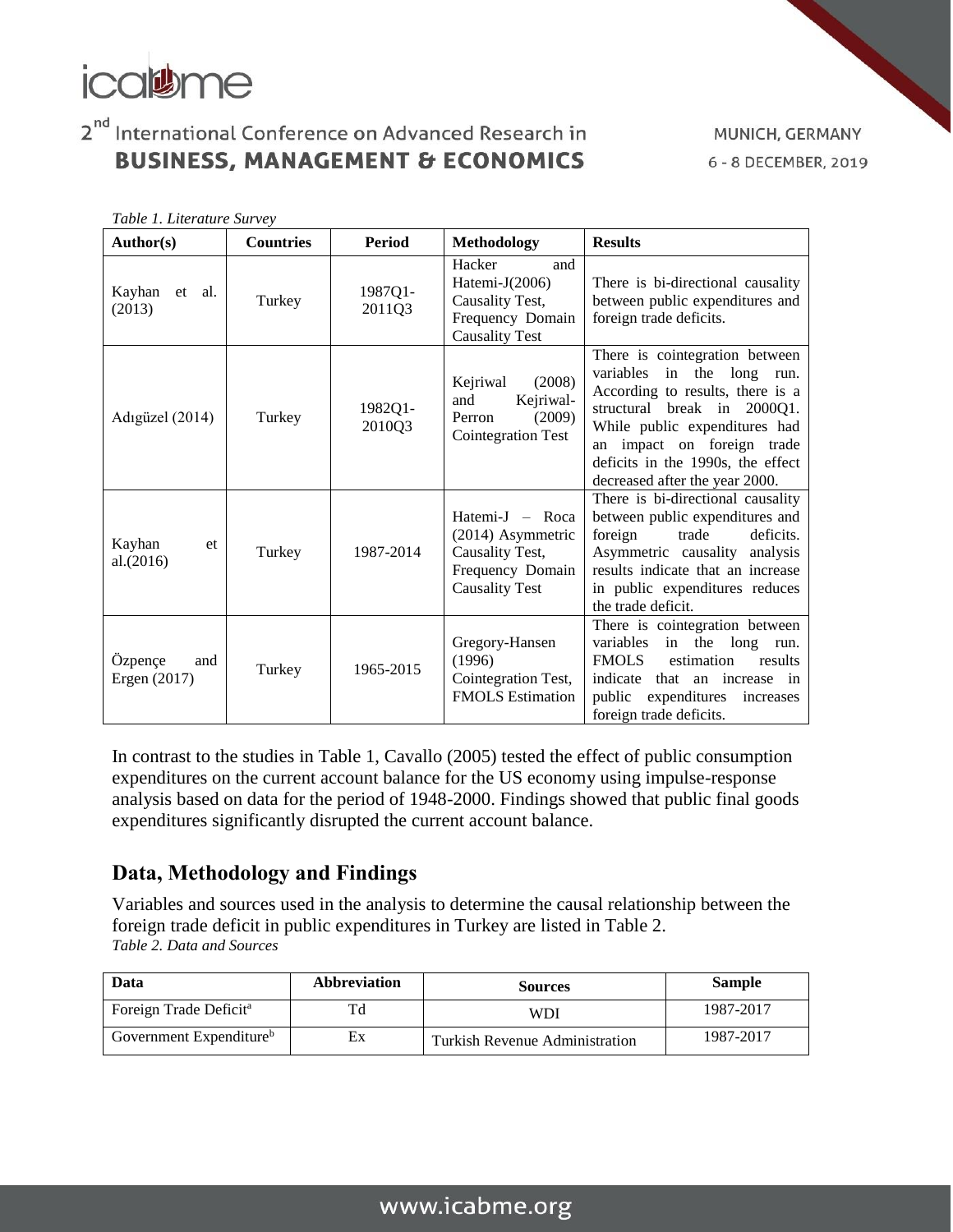

In the analysis, total current expenditures and investment expenditures excluding transfers and personnel expenses were considered as public expenditures. Total public expenditures were not considered because they were more likely to have a direct impact on the foreign trade balance. To determine the relationship between these variables, Hacker and Hatemi-J (2006) bootstrap Toda and Yamamoto causality test (BTY) and Fourier Toda and Yamamoto causality test (FTY) developed by Nazlioglu et al. (2016) were used. Ng and Perron (2001) first-generation unit root tests and ADF-based DF-GLS unit root test developed by Elliott, Rothenberg, and Stock (1996) were used for BTY. On the other hand, Fourier type Fourier Augmented Dickey-Fuller (FADF) (Enders and Lee, 2012) and Fourier Kwiatkowski-Phillips-Schmidt-Shin (FKPSS) (Becker et al., 2006) unit root tests were performed for FTY.

#### **Unit Root Tests**

We investigate firstly whether shocks to a series are temporary or permanent. For this purpose Ng and Perron (2001) unit root tests and ADF-based DF-GLS unit root tests developed by Elliott, Rothenberg, and Stock (1996), which can provide strong results even for small samples, were preferred. In Ng-Perron unit root tests (Mza, Mzt, MSB, and MST) and DF-GLS test, the H0 hypothesis (series includes unit root) was tested against the H1 hypothesis (series is stationary).

On the other hand, if time series show a linear or nonlinear tendency, Fourier-type unit root tests can be used for stationarity testing (Becker et al., 2006: 381-382; Yalcinkaya, 2019: 40). Within this framework, Fourier type Fourier Augmented Dickey-Fuller (FADF) (Enders and Lee, 2012) and Fourier Kwiatkowski-Phillips-Schmidt-Shin (FKPSS) (Becker et al., 2006) unit root tests were performed. If the value calculated in FKPSS unit root test is less than the critical value, the H0 hypothesis cannot be rejected and it is accepted that there is no unit root; if the absolute value of the value calculated in the FADF test is greater than the critical value, the H0 hypothesis is rejected and the alternative hypothesis, which suggests there is no unit root, is accepted. The findings of the first generation unit root tests are presented in Table 3.

| <b>Variable</b>            | DF-GLS   | Mza<br>$Mz_t$ |           | <b>MSB</b> | <b>MST</b> |
|----------------------------|----------|---------------|-----------|------------|------------|
| Td                         | $-2.68*$ | $-9.52$       | $-2.14$   | 0.22       | 2.72       |
| $\Delta Td$                | $-6.86*$ | $-13.50*$     | $-2.59*$  | 0.18       | 1.81       |
|                            | $-8.68*$ | $-44.15*$     | $-4.68*$  | $0.10*$    | $0.59*$    |
| lnEx                       | $-0.49$  | $-1.83$       | $-0.75$   | 0.41       | 10.85      |
| $\triangle$ lnEx           | $-1.62$  | $-3.53$       | $-1.21$   | 0.34       | 6.90       |
| $\triangle\triangle\ln Ex$ | $-5.12*$ | $-13.04**$    | $-2.50**$ | $0.19**$   | $2.05**$   |
| %1                         | $-2.65$  | $-13.8$       | $-2.58$   | 0.17       | 1.78       |
| %5                         | $-1.95$  | $-8.10$       | $-1.98$   | 0.23       | 3.17       |

*Table 3. Results of First Generation Unit Root Tests*

*Notes: The optimal lag(s) (3) were determined by the Schwarz information criterion for DF- GLS and Ng-Perron tests. \*, and \*\* denote 1, and 5, percent level of statistical significance, respectively.*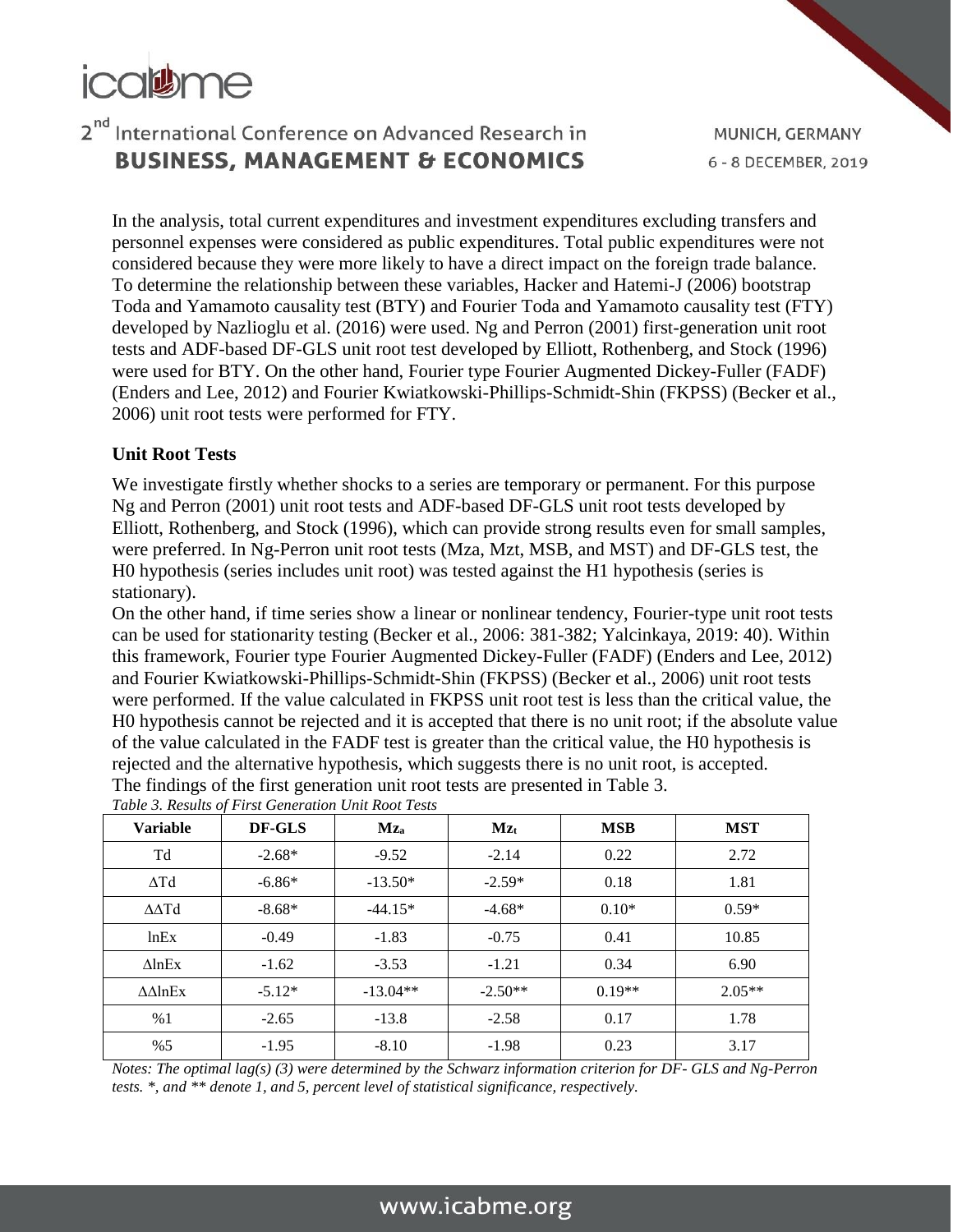

According to Ng-Perron unit root test results, it is seen that the variable of Td is I (2). According to DF-GLS results, although Td is I (0), Td is the second difference stationary when all Ng-Perron tests are considered. On the other hand, according to all tests, the variable lnEx is I (2) for the significance level of 5%.

The results of the Fourier unit root test are presented in Table 4. *Table 4. Results of Fourier Unit Root Tests* 

| <b>Series</b>           | FADF (Enders ve Lee, 2012)                                     |   |   |         |         | FKPSS (Beckers et al., 2006) |                |   |      |      |
|-------------------------|----------------------------------------------------------------|---|---|---------|---------|------------------------------|----------------|---|------|------|
| Constant                |                                                                |   |   |         |         |                              |                |   |      |      |
| Level                   | L<br>K<br>L<br>K<br>$\%5$<br>$\%5$<br>Stat.<br>$\%10$<br>Stat. |   |   |         |         |                              |                |   | %10  |      |
| Td                      | $-3.48$                                                        | 3 | 1 | $-3.81$ | $-3.49$ | $0.11***$                    | $\Omega$       | 1 | 0.17 | 0.13 |
| lnEx                    | $-1.19$                                                        | 3 | 1 | $-3.81$ | $-3.49$ | 0.96                         | $\overline{0}$ |   | 0.17 | 0.13 |
| <b>First Difference</b> |                                                                |   |   |         |         |                              |                |   |      |      |
| $\Delta Td$             | $-6.92**$                                                      | 1 | 5 | $-2.93$ | $-2.60$ | $0.02**$                     | $\theta$       | 5 | 0.46 | 0.35 |
| $\triangle$ lnEx        | $-3.63***$                                                     | 1 |   | $-3.81$ | $-3.49$ | $0.06***$                    | $\theta$       |   | 0.17 | 0.13 |

*Notes: The critical values of each test were compiled from the table values in the related articles. L: lag number, K: Fourier number. Maximum K is (5). Maximum L is (3). Optimal K and L determined by the Akaike information criterion. \*\*, and \*\*\* denote 5, and 10, percent level of statistical significance, respectively.*

According to the results of both unit root tests in Table 4, hypotheses that the series do not contain a unit root at the level could not be rejected. At the first difference, the Td and lnEx variables do not contain a unit root. In other words, the series are I (1).

#### **Causailty Tests**

Finally in this study, the BTY causality test developed by Hacker and Hatemi-J (2006) and the FTY causality test developed by Nazlioglu et al. (2016) was preferred. Both methods are based on the causality test developed by Toda-Yamamoto (TY) (1995). The TY test overcomes some of the disadvantages of the standard Granger (1969) causality test. Because the standard Granger causality test requires unit root and cointegration tests to be conducted as well. In contrast, the TY test is resistant to the unit root and cointegration characteristics of the VAR system (Nazlioglu et al., 2016: 172).

Hacker and Hatemi-J (2006) developed the Modified Wald test, stating that asymptotic distribution might be a weak approximation for small samples. In this context, they added the distributions produced by the bootstrap technique to the features of the TY test (Hacker and Hatemi-J, 2006: 1499). The FTY test also takes into account possible structural breaks in the series. Fourier approach was developed with the consideration that these fractures may be sudden/certain or smooth transitioning, it does not require prior knowledge of the numbers,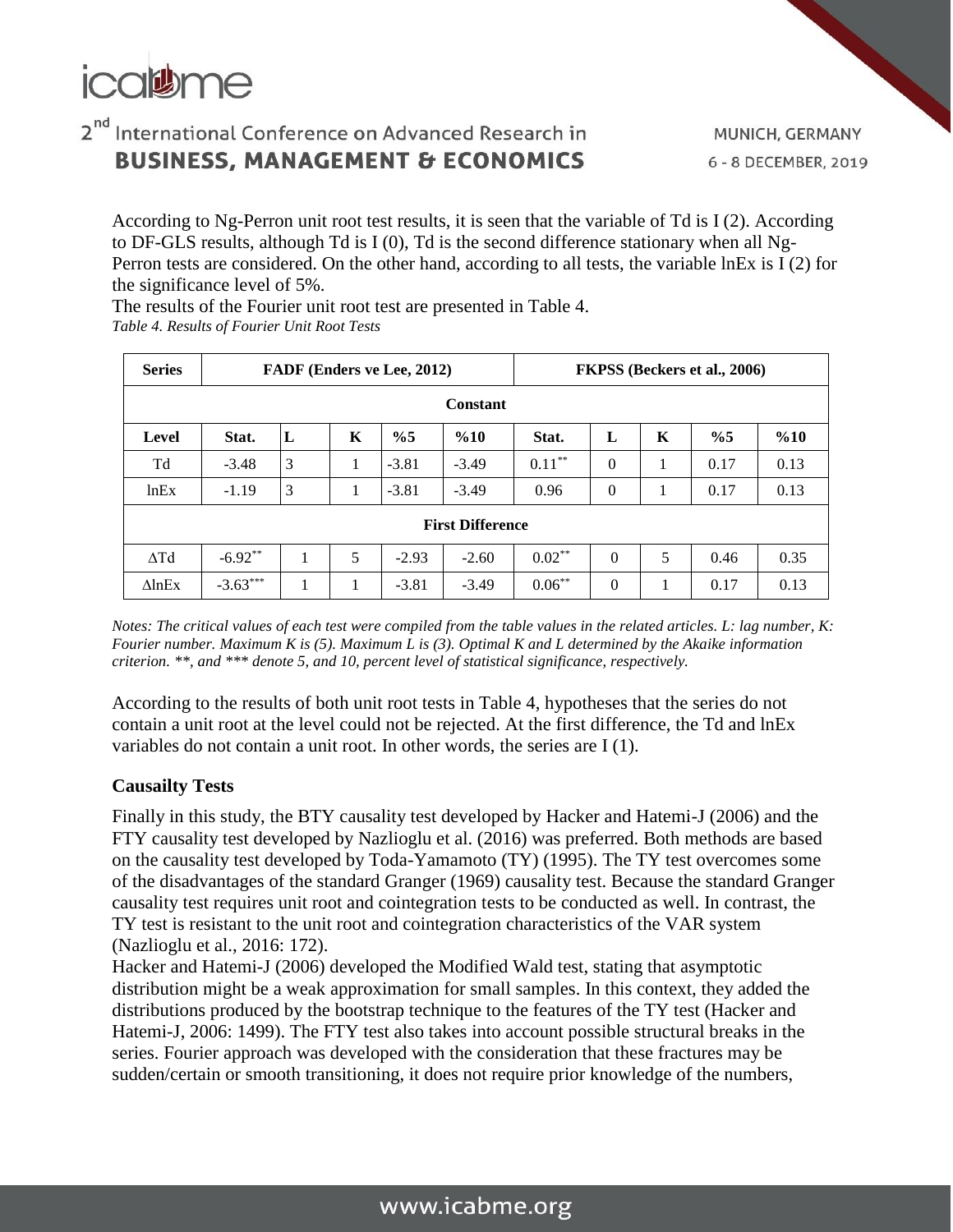

MUNICH, GERMANY 6 - 8 DECEMBER, 2019

dates, and forms of the fractures. The FTY test detects structural shifts as a gradual/soft process using a small number of low-frequency components (Nazlioglu et al. 2016: 172) The causality findings for the BTY and FTY tests are presented in Table 5 and Table 6.

*Table 5. Results of BTY Causality Test* 

| <b>Hypothesis</b>      |                    | <b>Bootstrap critical values</b> |       |       |  |  |  |  |
|------------------------|--------------------|----------------------------------|-------|-------|--|--|--|--|
|                        | <b>MWald Stat.</b> | $\%1$                            | $\%5$ | %10   |  |  |  |  |
| $lnEx \neq$ Td         | 3.290              | 13.780                           | 7.831 | 5.477 |  |  |  |  |
| $Td \nless\text{lnEx}$ | 0.211              | 15.125                           | 7.469 | 5.267 |  |  |  |  |

*Notes: The maximum lag based on the VAR estimate is 1 according to the AIC, HQ and SCH information criteria. The maximum lag of the series is 2. So; p+d is 3. Bootstrap p-values are based on 1000 replications. Mwald test statistic shows the test statistic obtained from the equation in Hacker and Hatemi-J (2006). The null hypothesis (X ≠˃Y) implies that X does not Granger-cause Y.* 

*Table 6. Results of FTY Causality Test*

| <b>Tests</b>                      | $lnEx \neq > Td$ |   |  |                      |                   | $Td \neq \text{lnEx}$ |        |   |                      |                 |
|-----------------------------------|------------------|---|--|----------------------|-------------------|-----------------------|--------|---|----------------------|-----------------|
|                                   | stat.            | D |  | bootstrap<br>p-value | <b>Desicion</b>   | F<br>stat.            | D      | F | bootstrap<br>p-value | <b>Desicion</b> |
| Single<br>frequency<br><b>FTY</b> | 0.434            |   |  | 0.925                | $H_0$<br>Accepted | 2.864                 | ↑<br>∠ |   | 0.422                | $H_0$ Accepted  |

*Notes: Maximum lags number (p) and fourier number (f) are determined by Akaike information criterion. Where p + d is 2. Bootstrap p-values are based on 1000 replications. ≠˃ denotes the null hypothesis of Granger non-causality.*

According to the results of BTY and FTY in Table 5 and Table 6, there is no statistically significant relationship between public expenditures and the foreign trade deficit.

### **Conclusion**

The globalization process has brought about commercial liberalization worldwide. This caused foreign trade deficits to deepen, especially in a significant number of underdeveloped countries. Foreign trade deficits create serious financing problems. One of the main reasons for these deficits is domestic demand. Public expenditures are also among the main components of domestic demand. On one hand, the increase in public expenditures causes economic growth with a multiplier mechanism and on the other hand, it stimulates import demand and negatively affects net exports. There are different findings in the literature about whether public expenditures have an impact on foreign trade deficits. In this study, using the data for the period of 1987-2017 regarding Turkey's economy, the relationship between public expenditure and foreign trade deficit was examined using bootstrap and Fourier Toda and Yamamoto causality tests. According to the results, there is no causal relationship between public expenditures (excluding transfers and personnel expenses) and foreign trade deficit.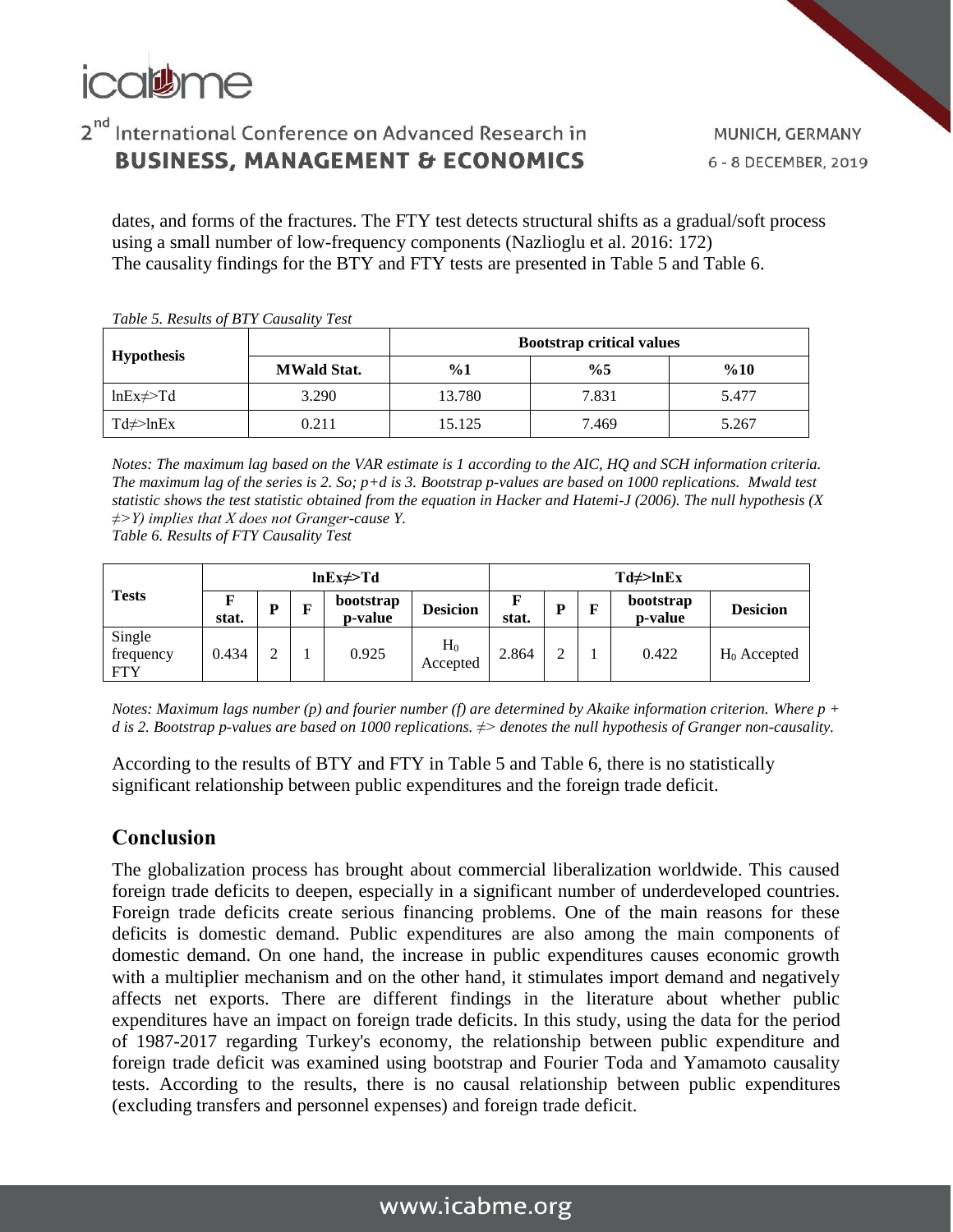

MUNICH, GERMANY 6 - 8 DECEMBER, 2019

### **References**

[1] Akram, M., Muhammad, A.F., Muhammad K.B.D and Iqra A. (2011). Globalization and its Impacts on the World Economic Development. International Journal of Business and Social Science, 2(23), 291-297.

[2] Afzal, M.(2007). The Impact of Globalisation on Economic Growth of Pakistan. The Pakistan Development Review, 46(4 Part II), 723-734.

[3] Rubinson, R. (1977). Dependence, Government Revenue, and Economic Growth, 1955-1970. Studies in Comparative International Development, 12(2), 3-28.

[4] Turk, İ. (2001). Maliye Politikası Amaçlar – Araçlar ve Çağdaş Bütçe Teorileri. Ankara: Turhan Kitabevi.

[5] Güran, N. (1996). Makro Ekonomik Analiz. İzmir: Karınca Matbaacılık.

[6] Republic of Turkey Ministry of Development, (2015). Kamu Alımları Yoluyla Teknoloji Geliştirme ve Yerli Üretim Programı Eylem Planı. Ankara: Republic of Turkey Ministry of Development,

[7] Kazgan, G. (2005). Türkiye Ekonomisinde Krizler (1929-2001) "Ekonomi Politik" Açısından Bir İnceleme. İstanbul: İstanbul Bilgi Üniversitesi Yayınları.

[8] Kayhan, S., Bayat, T., and Yüzbaşı, B. (2013). Government expenditures and trade deficits in Turkey: Time domain and frequency domain analyses. Economic Modelling, 35, 153-158. [9] Adigüzel, U. (2014). Türkiye'de Kamu Harcamalari diş ticaret açiklari üzerinde etkili

mi?. Akademik Araştırmalar ve Çalışmalar Dergisi (AKAD), 6(10).

[10] Kayhan, S., Adıgüzel, U., and Sökmen, F. Ş. (2016, October). Kamu Harcamaları–Dış Ticaret Açığı İlişkisi: Birbirlerini Aynı Yönde mi Etkiler? Türkiye Örneği. In ICPESS (International Congress on Politic, Economic and Social Studies) (No. 1).

[11] Ozpençe, A. I.,and Ergen, E. (2017). Kamu Harcamalari ve Diş Ticaret Açiklari İlişkisi: Türkiye Örneği. Kastamonu Üniversitesi İktisadi ve İdari Bilimler Fakültesi Dergisi, 19(4), 134- 145.

[12] Cavallo, M. (2005). Government Consumption Expenditures and the Current Account. Federal Reserve Bank of San Francisco, Woriking Paper Series, WP No: 2005-03.

[13] Hacker, R. Scott and Hatemi-J, Abdulnasser (2006), Tests for causality between integrated variables using asymptotic and bootstrap distributions: theory and application, Applied Economics, 38 (13), 1489-1500.

[14] Nazlıoğlu S., N. Görmüş, A. and Soytaş, U. (2016). Oil prices and real estate investment trusts (REITs): Gradual-shift causality and volatility transmission analysis, Energy Economics, 60, 168-175.

[15] Ng, S. and Perron, P. (2001). Lag Length Selection and Construction of Unit Root Tests with Good Size and Power, Econometrica, 69(6), 1519-1554.

[16] Elliott, G., Rothenberg, T., Stock, J. H. (1996). Efficient Tests for an Autoregressive Unit Root. Econometrica, 64, 813-836.